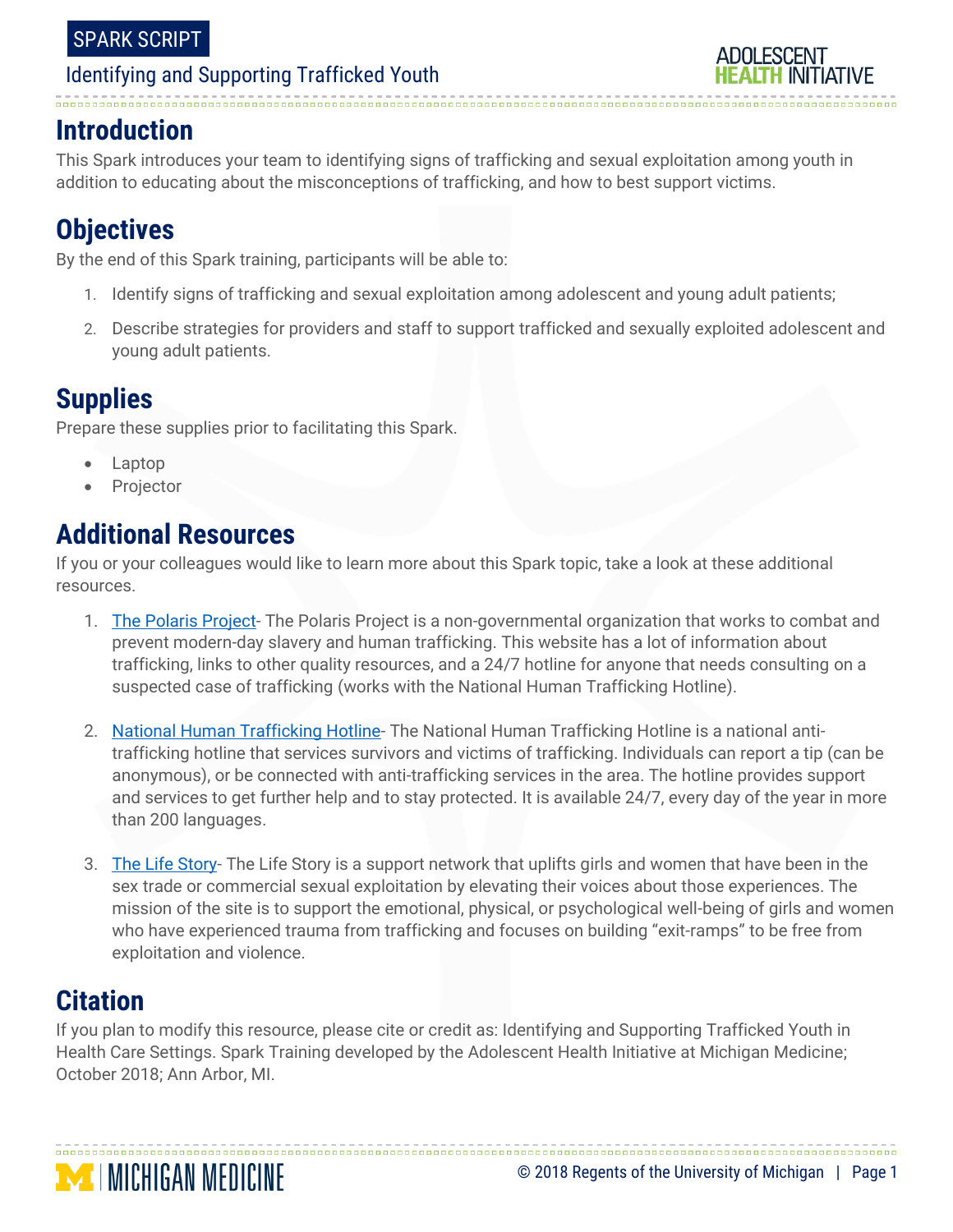

#### **Key of Icons**



# **Intro/Hook** (5 minutes)

# 1 – TITLE SLIDE- IDENTIFYING AND SUPPORTING TRAFFICKED YOUTH

### Introduce yourself/yourselves.

Today we are going to do a 15-minute mini-training, also called a Spark. In this Spark we're going to talk about some of the ways that people of any role in a health care setting can identify signs of trafficking and sexual exploitation among adolescents and young adults. We'll also look at some of the misconceptions about human trafficking and consider ways we can best support victims here at our site. Talking about the ways young people are exploited can be uncomfortable for some people, so please take care of yourself as needed.

Sparks are short and are meant to "spark" thought instead of fully covering a topic, so we encourage everyone to continue the learning and discussion beyond today. There are a lot of challenges in identifying and supporting trafficking victims, and unfortunately, not a lot of easy answers. But we're going to do our best to consider what we can do in this brief discussion today.

### $\Box$  2 – HUMAN TRAFFICKING

We'll start with a couple of basic definitions. There are two types of human trafficking, labor trafficking and sex trafficking. A lot of times, when people hear the term "human trafficking," they think it only refers to people being moved across borders. While it's true that many people are brought from other countries to be exploited here in the U.S., much of what we see in human trafficking involves U.S. citizens – and many of them are teens.

# $\Box$  3 – HUMAN TRAFFICKING

You can see from these definitions that both labor and sex traffickers use the same kinds of force, outlined in the green text as violence, threats, lies, and debt bondage, to get people to do sex acts or other kinds of work against their will.

# **Key Concepts ©** (5 minutes)

**MICHIGAN MEDICINE** 

# 4 – SEX TRAFFICKING OF MINORS

There are special laws and definitions for youth under the age of 18 who are involved in any kind of sex act for money. Adults who do sex work can be criminally charged for prostitution even if they're being forced to do it against their will. A minor does not need to have a trafficker (sometimes known as a pimp) to be considered a victim of trafficking.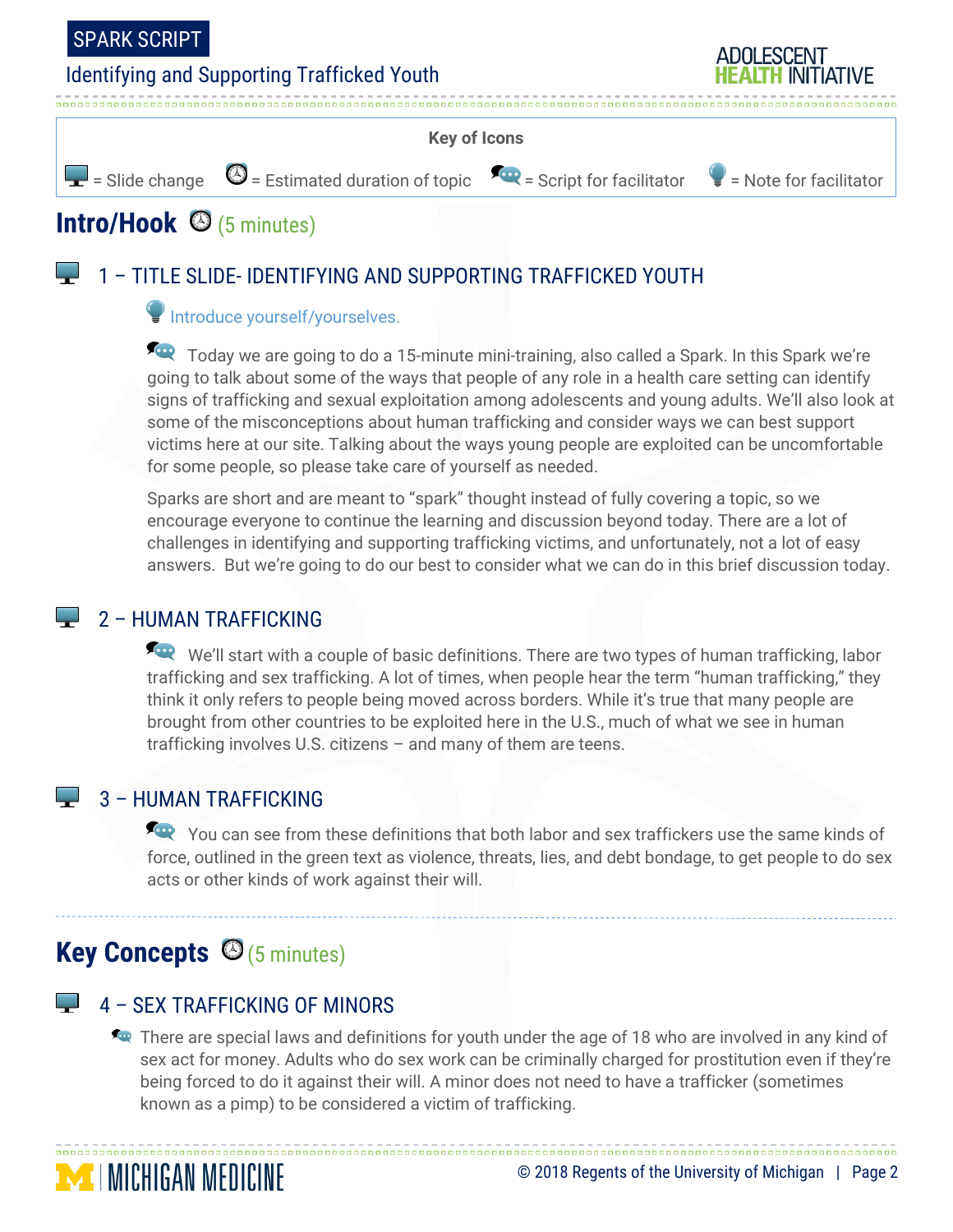

For instance, if a minor is engaging in what's called "survival sex," where they're acting on their own and using the income from sex to survive, they're still considered a victim of sex trafficking in the eyes of the law. The person who pays them for sex is considered the criminal. This is important to note, because minors doing sex work often don't want to come forward because they're afraid they'll be in trouble with the law.

## 5 – SEX TRAFFICKING

There are many reasons that young people who are being trafficked might not come forward to us. Sometimes, young people who are doing sex work may feel they are in control and don't need help, which can be challenging for professionals. And people who are being forced into work by a trafficker are often coached not to draw attention to themselves, and certainly not to ask for help. This is partly why human trafficking is referred to as an "invisible" crisis. But is trafficking really that common, and are we really seeing trafficking victims?

### $\blacktriangleright$  6 – DO WE SEE TRAFFICKING VICTIMS

The image on the left illustrates that 88% of survivors report that they had contact with a health care provider while they were being trafficked. The figure on the right represents that 6% of providers report treating a victim of human trafficking at some point in their career. We are probably seeing more victims of trafficking than we are aware of. So how can we notice when someone is being trafficked?

### $\blacktriangleright$  7 – WHAT CAN TRAFFICKING LOOK LIKE?

To help illustrate some of the signs of trafficking, we're going to see four slides, each profiling a few details about a young person's case. Each case will include details at the end that we may – or may not – learn about a patient during a visit. These scenarios represent only some of the possible signs of trafficking. You'll also notice that trafficking can look like many other problems, such as homelessness, drug use, and interpersonal violence.

In these scenarios, we'll focus on the possible signs of trafficking. After the scenarios, we'll talk more about what health care professionals can do in response to support youth.

# Application  $\Theta$  (5 minutes)

# $\blacktriangleright$  8 – 15 Y/O GIRL, EMILY

15 year-old Emily comes in for her well visit. The person at the front desk and the MA both notice that she avoids eye contact and smells like marijuana. When the provider looks at Emily's completed risk screening tool, she notices that Emily has had sex before and has tried a drug of some kind. The provider asks a couple of follow-up questions to find that Emily has had sex with nine people and has tried alcohol and marijuana.

The points we see here may be all that we learn about Emily. Think to yourself for a moment about what you might notice in your role and whether or not you'd be concerned. Let's look at a little more information.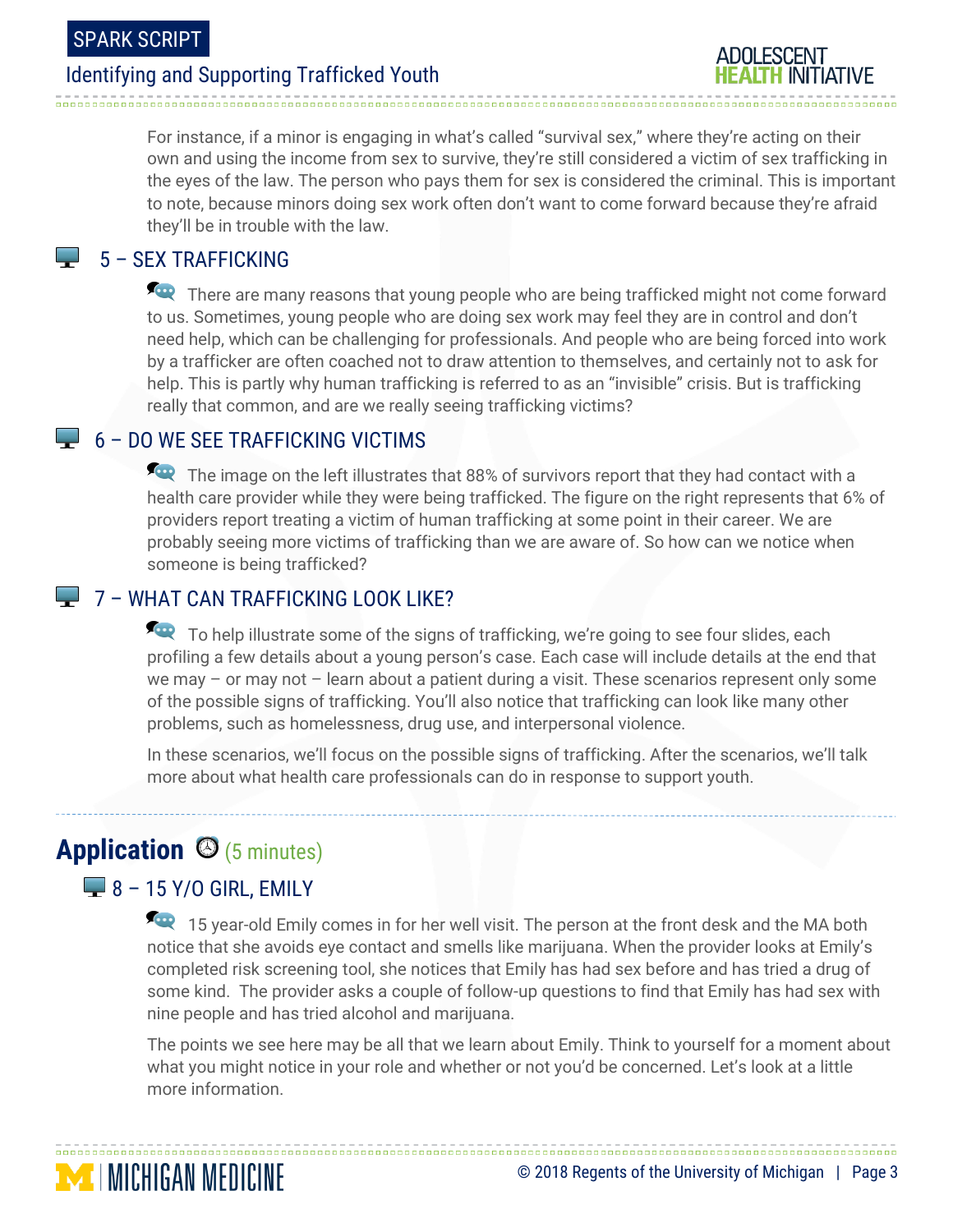--------------------------

# Identifying and Supporting Trafficked Youth



# $\blacktriangleright$  9 – 15 Y/O GIRL, EMILY

Emily met a guy on Instagram who told her she could be a model, and he offered to pay her for nude pictures of herself and her friends.

Emily may or may not share this information with her provider. Let's talk for a minute about this case.

Considering all of the information on this slide, does this appear to be a case of human trafficking? Why or why not?

### [Allow for brief discussion.]

Because Emily is a minor and because there is money involved, it definitely counts as sex trafficking. Okay, let's move on to the next scenario.

# $10 - 17$  Y/O BOY, LEO

The items listed on this slide are all things that the front desk staff notices about Leo, who is waiting for a walk-in appointment for back pain. The front desk staff asks the social worker to talk to Leo. What might have made the front desk staff concerned?

 $\blacktriangleright$  [Allow for brief discussion – answers might include that he is food insecure, might be hiding injuries or cutting with his long sleeves, and his inconsistent answers made her feel like he might be hiding something]

The social worker is able to meet briefly with Leo before he sees the provider for his back pain.

# $-11 - 17$  Y/O BOY, LEO

After building trust and asking some screening questions, the social worker finds out the rest of the information on this slide.

Do you think he's being trafficked? Why or why not?

#### [Allow for brief discussion.]

It sounds like Leo's sponsor is his trafficker, because Leo does chores for him and his friends, and this is probably not Leo's choice. The fact that Leo is undocumented makes it more likely he's being trafficked because his sponsor could threaten to report Leo's immigration status. However, from just the information on this slide, it's not definite that this is a trafficking case. In many situations, it's not immediately clear if a victim is being trafficked, which can be challenging when we want to help. Let's consider another case.

# $\blacktriangleright$  12 – 19 Y/O GIRL, ATHENA

Athena has been in for pregnancy tests multiple times, and she has scars on her arm that look like cigarette burns. Think to yourself: from the information you can see on this slide, would you have concerns about Athena?

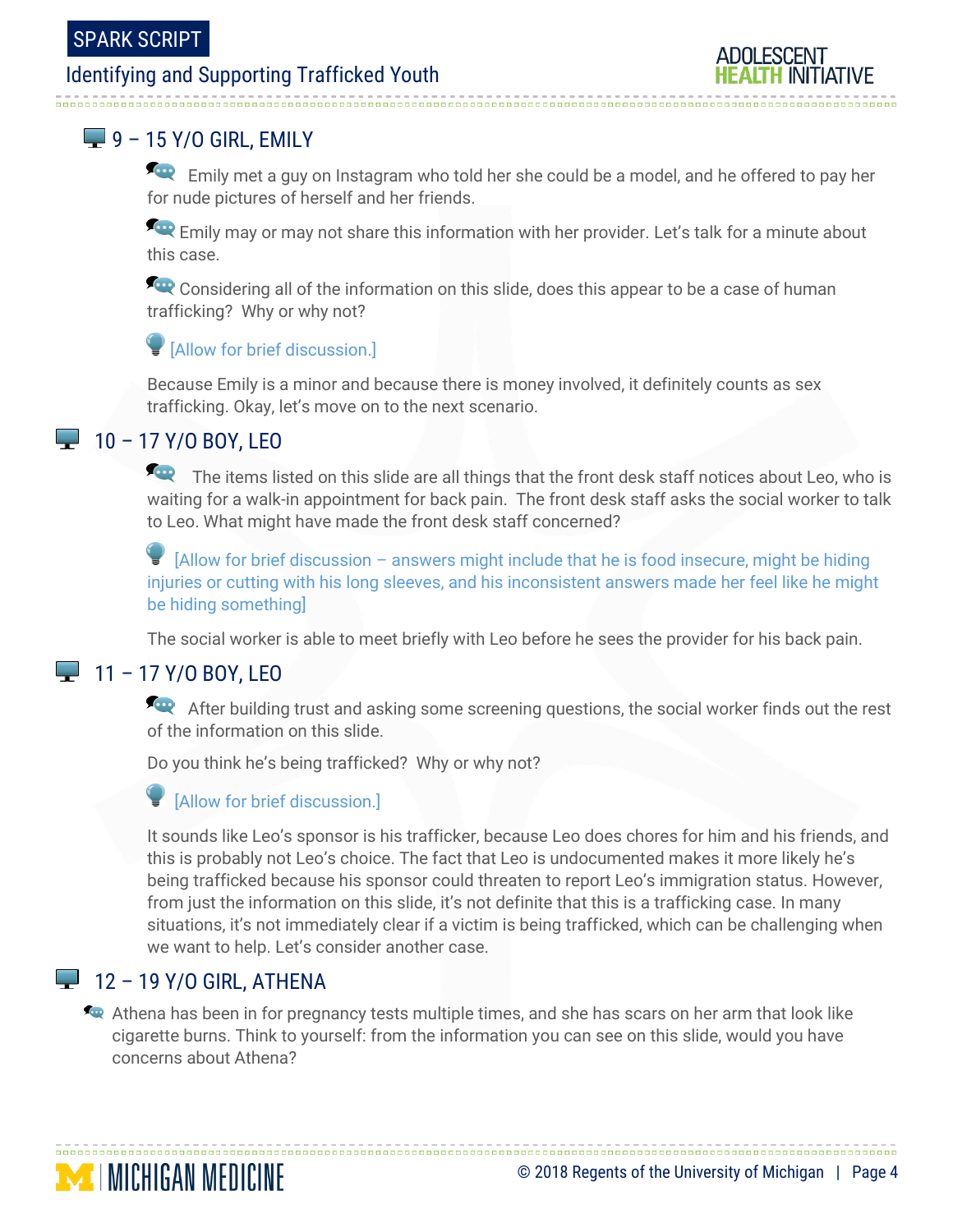# $\blacktriangleright$  13 – 19 Y/O GIRL, ATHENA

Now, considering all of the information we can see on this slide, do we know for sure if she is being trafficked? Why or why not?

## $\blacksquare$  [Allow for brief discussion.]

Because Athena is an adult, she is not automatically considered a trafficking victim. However, if her boyfriend uses force, fraud, or coercion to get her to have sex with his friends, it is trafficking. This might look like him blackmailing her with nude pictures, telling her family she's been dancing, or taking part of the money she makes.

## 14 – 16 Y/O BOY, JORDAN

Jordan comes in for a walk-in appointment at a community clinic for an STI test. The front desk person takes note of the first two points, and the provider learns that Jordan has been having symptoms. From this information, what might you think is going on with Jordan?

#### [Pause for response: probably homelessness.]

Remember that trafficking can often look like – and include – other problems. Let's learn more about Jordan.

# $\blacktriangleright$  15 – 16 Y/O BOY, JORDAN

The provider learns that Jordan's parents kicked him out of the house, and he has been having survival sex. We mentioned survival sex earlier, which means having sex for money in order to buy food and basic survival needs.

Is Jordan considered a victim of sex trafficking? Yes; even though there's not a third party trafficker, because he's under 18, he's considered a victim.

# **16 – WHAT CAN TRAFFICKING LOOK LIKE?**

Sometimes, victims will disclose information like we saw in the bottom bullet points, and sometimes they will not be able to or ready to. It can be frustrating not to have a checklist to identify when young people are being trafficked, or to suspect someone is being trafficked and not be able to help them leave their situation.

Do you feel like you might be more likely to suspect trafficking with any of these four cases? Why?

#### [Allow for brief discussion.]

Now let's hear what some survivors say about their experiences in a health care setting.

# $\Box$  17 – SURVIVOR VOICES

These comments from survivors touch on ways health center staff and providers can create a space where victims of trafficking can feel more comfortable, and maybe even be more likely to disclose if they need help. Would one of you volunteer to read these quotes?

Sometimes our own biases can get in the way of spotting problems. And sometimes, even if our gut says something is wrong, we don't know what to say or do, or we don't want to make a big deal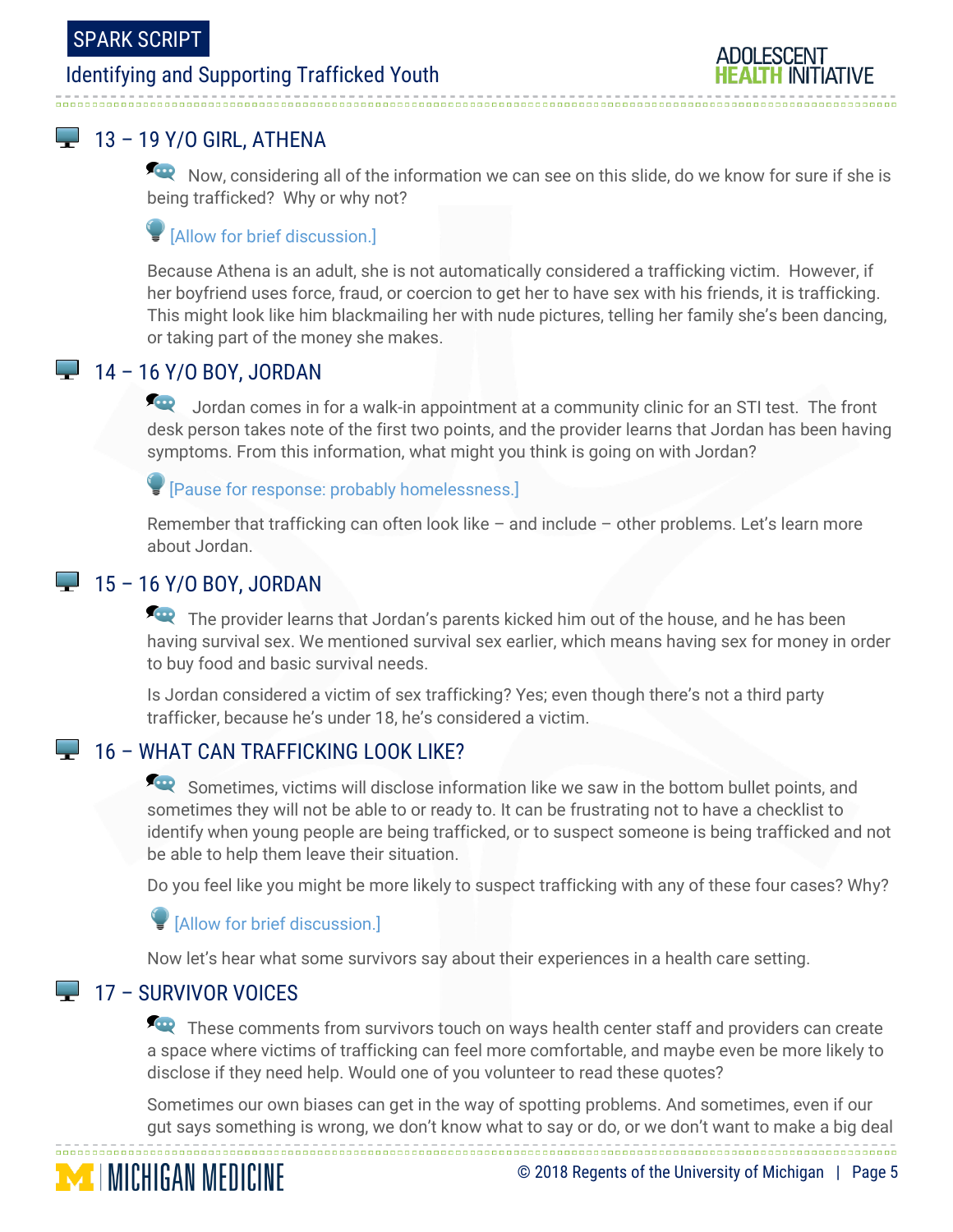

of something, or we think that it's someone else's responsibility to get involved. However, like we saw in the earlier scenarios, people in every role in a health center can notice signs of trafficking.

## $\Box$  18 – WHO CAN PLAY A PART?

We can pay attention to our gut feelings and work together to support victims. A security guard in the parking lot can notice a struggle or other conflict. Front desk staff might notice if an adult doesn't let a teenager speak at check in and takes the teen's phone aggressively. People in various roles might notice repeat visits for certain types of injuries, pregnancies, or STI tests. Providers can use additional risk screening questions to identify when adolescent patients are at high risk of being trafficked, as well as actual trafficking situations. We saw some examples of all of these in the scenarios. Being tuned in to red flags and communicating with our team when something doesn't feel right can make all the difference.

# 19 – TALKING TO VICTIMS: *ALL ROLES*

What specific behaviors can people of any role do to encourage young people to come forward, either at an initial visit or in the future after they build trust with us? Read through the two lists to yourself for a moment. You may notice that some of these strategies are also relevant for interacting with victims of interpersonal or domestic violence.

Which of the strategies from either list feels like the hardest thing to do?

[Allow for discussion.]

Now let's look at some additional strategies for providers and their one-on-one time with patients.

# 20 – TALKING TO VICTIMS: *PROVIDERS*

The first bullet point in italics mentions that providers can mirror a patient's language when relevant, which means using the terms a patient uses. For instance, if a patient discloses that she is doing sex work by saying, "Sometimes I work for my boyfriend's friends," how might she respond

if you say, "When you're working as a prostitute, do you use condoms?" or "Are your trafficker's friends ever violent with you?"

Also, we can allow patients control over decisions when possible, like asking "How can I support you after this visit?" or "When would you like to check in again?", or ensuring they have a say in their treatment options.

Finally, in most settings, providers ask their adolescent patients standardized questions to assess for risk behaviors. When providers ask about things like sexual health, substance use, or interpersonal violence, they have the opportunity to notice red flags that prompt them to ask follow up questions. Let's look at some examples.

# 21 – SCREENING QUESTIONS: *PROVIDERS*

**MICHIGAN MEDICINE** 

Again, it's recommended that screening for risky behaviors be done for all patients, and if there is any suspicion of trafficking, questions like the ones on this slide can be added. As you read through these, notice how the tone is non-judgmental.